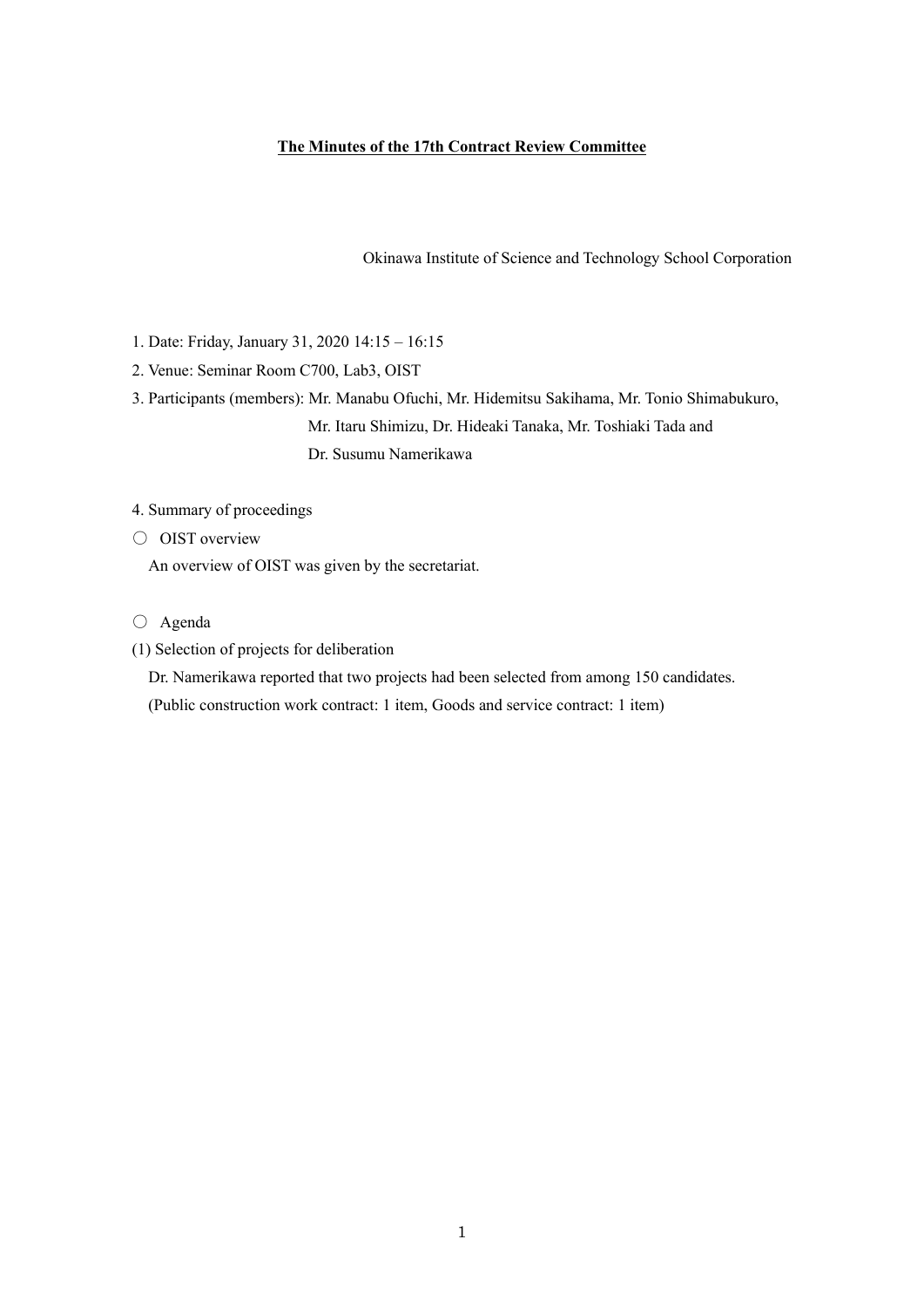#### Reasons for selecting the agenda items

Committee member in charge: Dr. Namerikawa

[Contract for Public construction]

General competitive bidding

No. 83: Site preparation work for S2 construction site and other construction work for Okinawa Institute of Science and Technology Graduate University

Reason for the selection:

The winning bid rate is as low as 47.4% and accordingly we have judged it is necessary to confirm the possibility that it constitutes a dumping is extremely low (to confirm the validity of the contract based on the current rules). Both the Contract No. 81 "Site preparation work for No. 7 retention basin and other construction work for Okinawa Institute of Science and Technology Graduate University" and the Contract No. 83 are the preparation work and the successful bidder of these two projects are the same and the winning bid rate of the Contract No. 81 is 53%. Accordingly, we have become strongly aware of the necessity to confirm the above-mentioned matter regarding this project.

【Contract for Goods and services】

General competitive bidding

No. 32: Purchase of Illumina's next generation sequencing reagents

Reason for the selection:

Because we consider it is desirable that we should confirm the rationality, efficiency and validity of the contractor selection (unit price determination) process in the unit price contract project whose actual amount is expected to be high.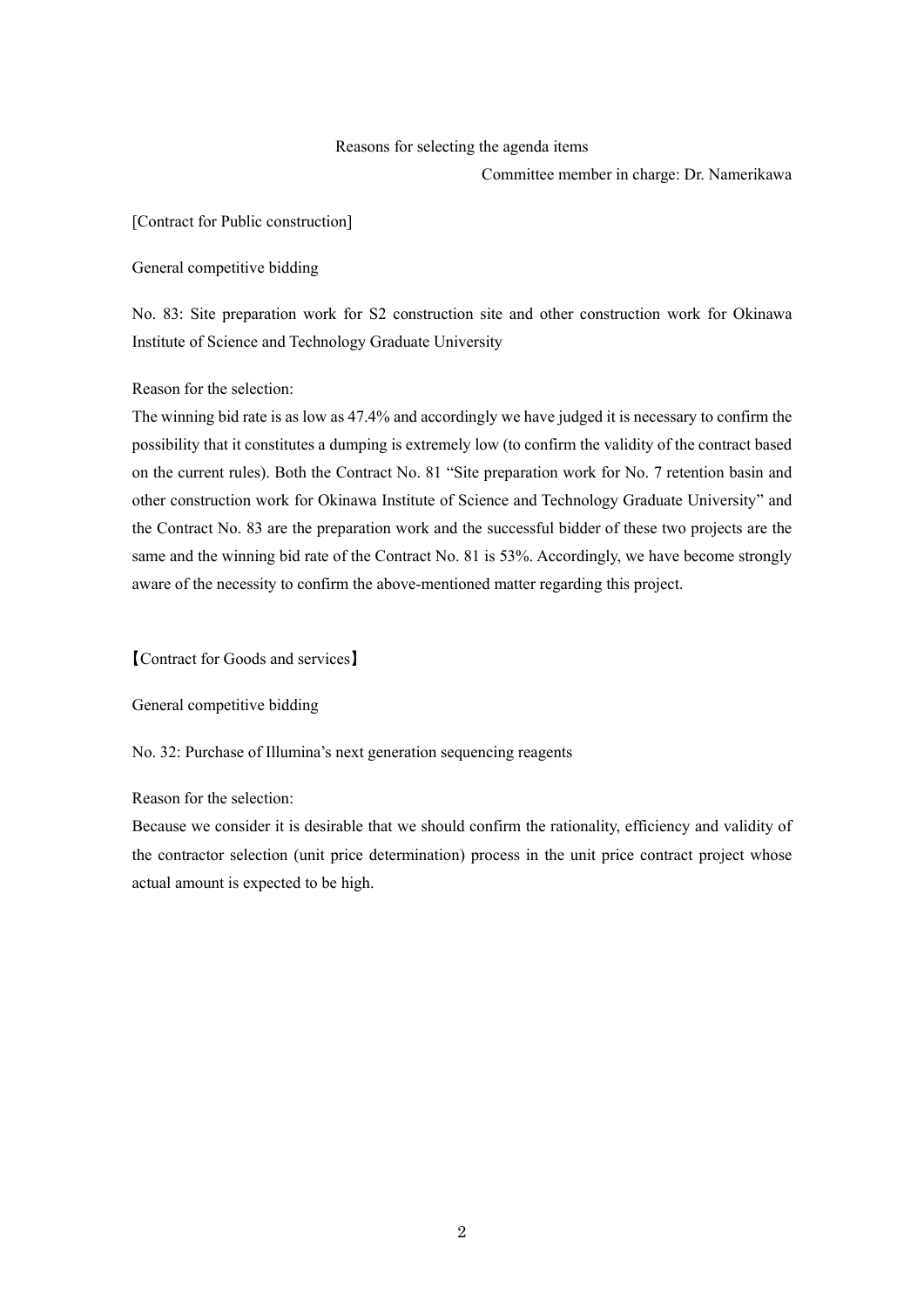- (2) Deliberation regarding individual agenda items
- ① General competitive bidding

Contract No. 83: Site preparation work for S2 construction site and other construction work for Okinawa Institute of Science and Technology Graduate University

<Explanation on the summary>

- 1. Summary of construction work
	- a. The Contract No. 83 "Site preparation work for S2 construction site and other construction work" is a project consisting of a site preparation work mainly including an excavation work and a transportation of excavated soil to the site for the project consisting of "site preparation work for No. 7 retention basin and other construction work".
	- b. The Contract No. 81 "Site preparation work for No. 7 retention basin and other construction work" is a site preparation work mainly including a banking work.
	- c. The both projects (No. 81 and No. 83) are closely related as described above and are conducted roughly at the same time.
	- d. Accordingly, if one contractor carries out the both projects, both the orderer and the contractor can gain considerable benefits.
- 2. Results of the bidding
	- a. As for the "site preparation work for S2 construction site and other construction work", bidding prices of four out of five bidders were lower than the standard minimum price for investigation.
	- b. As for the "site preparation work for No. 7 retention basin and other construction work", bidding prices of four out of seven bidders were lower than the standard minimum price for investigation.
- 3. Results achieved by the contractor
	- a. The contractor (company A) smoothly completed the "construction work including laying the infrastructure for the fourth laboratory building underground" in FY2018. The contract amount is over 0.3 billion yen.
	- b. Prior to this project (No. 83), the contractor received the order for the "site preparation work for No. 7 retention basin and other construction work". The contract amount is a little less than 0.1 billion yen.
	- c. In addition to the above-mentioned "site preparation work for No. 7 retention basin and other construction work", the contractor's projects on hand include Camp Schwab related 2 projects ordered by the Okinawa Defense Bureau and these two projects are currently suspended. The contract amount is over 0.5 billion yen.
	- d. The contractor well understands the construction work for OIST. In fact, the contractor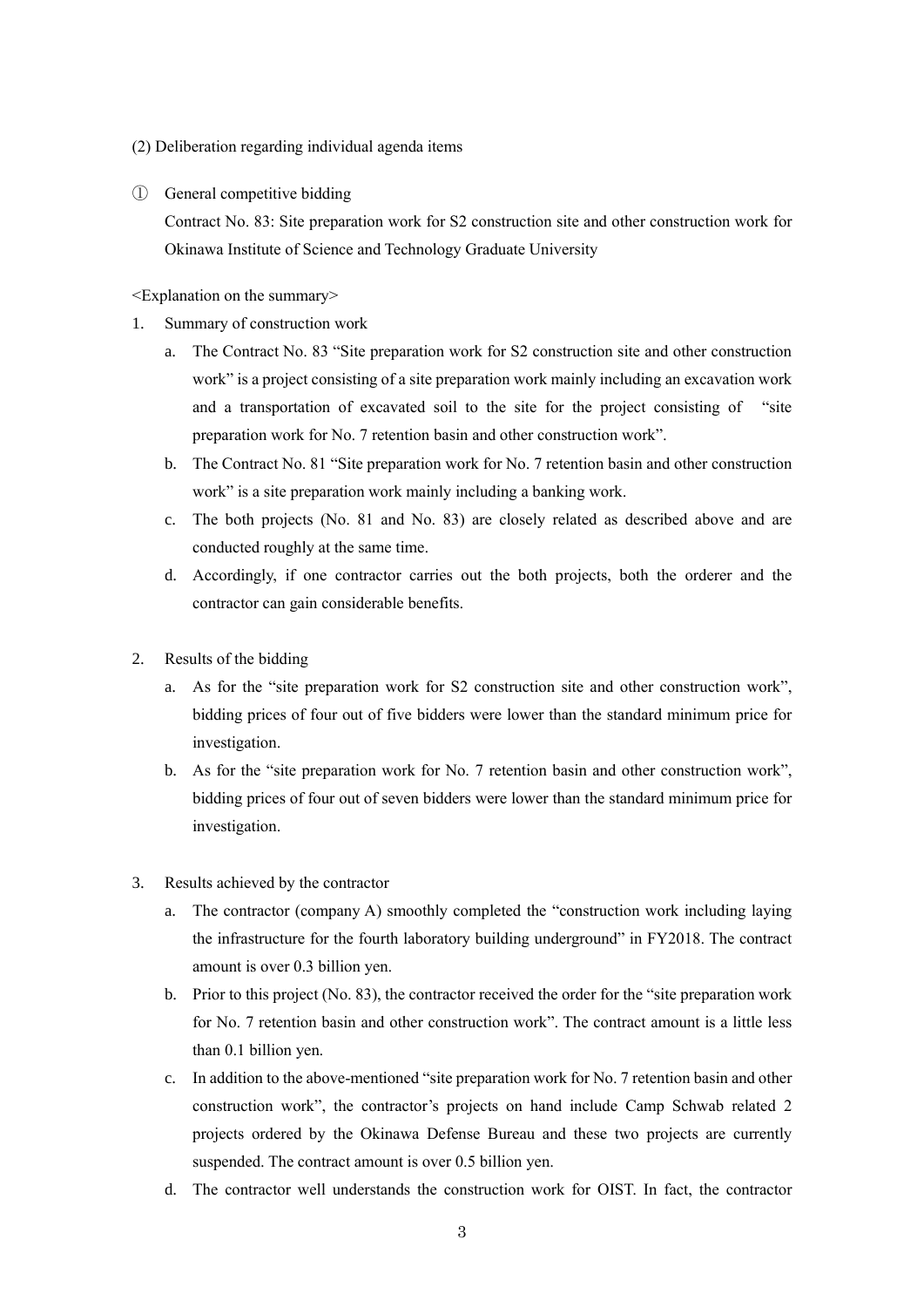aggressively tried to receive the order as the above-mentioned two projects are currently suspended.

- 4. Determination of target price
	- a. The target price is determined based on the cost estimation standards for civil engineering work (for FY2019) specified by the Ministry of Land, Infrastructure, Transport and Tourism (MLIT).
	- b. The above-mentioned cost estimation standards have been publicly disclosed and the standards provide the contractor with information useful for accurate quotation and the standards have been shared between the public and private sectors to enhance the quality of estimation and social fairness.
	- c. Moreover, the itemized statement (amounts are omitted) has also been disclosed as a reference to reduce inconsistencies etc. in the estimation.

| Comments from the committee members                  | <b>Explanation from OIST</b>                         |
|------------------------------------------------------|------------------------------------------------------|
| Can you expect that the price becomes lower          | We can expect low bidding prices for the simple      |
| standard<br>minimum<br>price<br>than<br>the<br>for   | site preparation work project.                       |
| investigation? If you can expect that, is it         | As mentioned earlier, the cost estimation            |
| possible to reduce the target price?                 | standards (specified by the MLIT) have been          |
| Is it possible to determine the target price based   | disclosed for the purpose of promoting the           |
| on standards other than the one specified by the     | sharing of the information between the public        |
| MLIT?                                                | and private sectors. Accordingly, OIST cannot        |
|                                                      | judge as to whether it is appropriate to determine   |
|                                                      | the target price without complying with the said     |
|                                                      | standards.                                           |
| Was it impossible for us to give a tender notice     | The designing for the "site preparation work for     |
| on this project as a set with the "site preparation" | S2 construction site and other construction          |
| work for No. 7 retention basin and other             | work" delayed and accordingly we missed the          |
| construction work"?                                  | deadline by which we can give a tender notice        |
|                                                      | on this project as a set with the "site preparation" |
|                                                      | work for No. 7 retention basin and other             |
|                                                      | construction work".                                  |
|                                                      | Accordingly, we had no choice but to give tender     |
|                                                      | notices on these projects separately.                |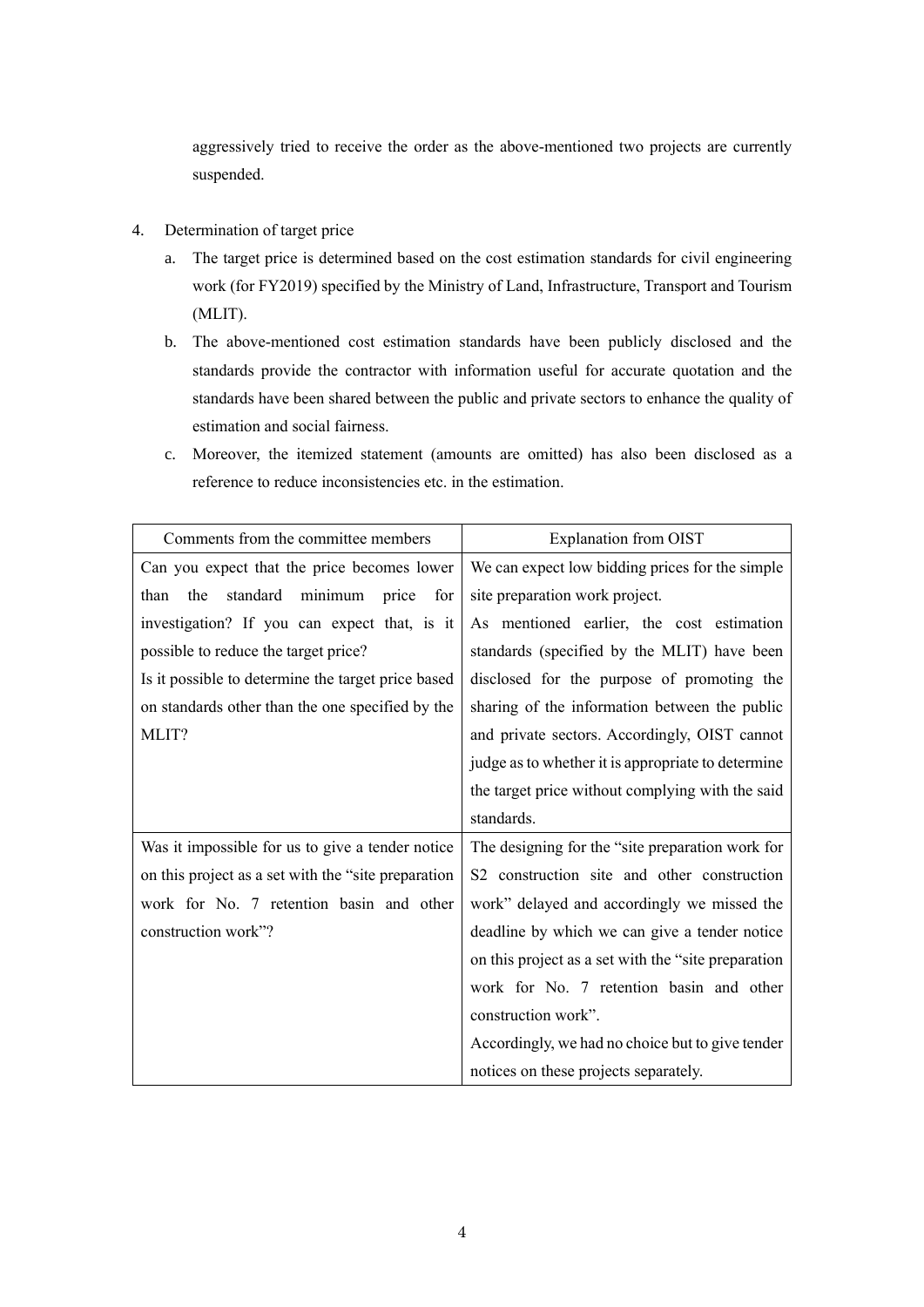## ② General competitive bidding

Purchase of Illumina's next generation sequencing reagents

<Explanation on the summary>

- The unit price contract regarding the purchase of reagents used for a sequencer (which is a device to read DNA and RNA sequences) owned by OIST for the purpose of analyzing genomes and genes in biological and life science researches.
- Required types and estimated annual quantities were calculated in consideration of those used in the past and the unit price contract in bulk has been executed based on the calculation. We have executed the unit price contract for 38 types of reagents we may purchase.
- Types of reagents to be used, ordering timings and quantities differ depending on research units and expiration dates differ depending on reagents and accordingly orders have to be placed on an as-needed basis. Therefore, we have selected the unit price contract based on the estimated annual quantities.
- We consider executing the unit price contract by taking work and economic efficiencies into consideration if reagents are frequently used throughout the year and orders are frequently placed, or it is possible to set fixed unit prices for a certain period and accordingly we can obtain favorable conditions through the contract based on the estimated annual purchasing quantities.

| Comments from the committee members               | <b>Explanation from OIST</b>                          |
|---------------------------------------------------|-------------------------------------------------------|
| Is it possible for us to negotiate the price even | It is possible (through mutual discussion).           |
| after the execution of the contract?              |                                                       |
| Do the terms and conditions include the change    | At the time of the tender, we included reagents       |
| in prices if estimated quantities change?         | that are highly likely to be purchased this year in   |
|                                                   | the unit price contract. Under the unit price         |
|                                                   | contract, prices are not affected by the quantities   |
|                                                   | actually ordered and accordingly the contents of      |
|                                                   | the contract are not amended even if there is any     |
|                                                   | changes in quantities.                                |
| Has the investigation been conducted on similar   | We have not conducted the investigation on            |
| contracts executed by other universities?         | other universities. It is not the latest information; |
|                                                   | however, there was an actual case regarding a         |
|                                                   | public research institution.                          |
|                                                   | As for contracts to be executed in the future, we     |
|                                                   | will consider conducting the investigation on         |
|                                                   | other institutions.                                   |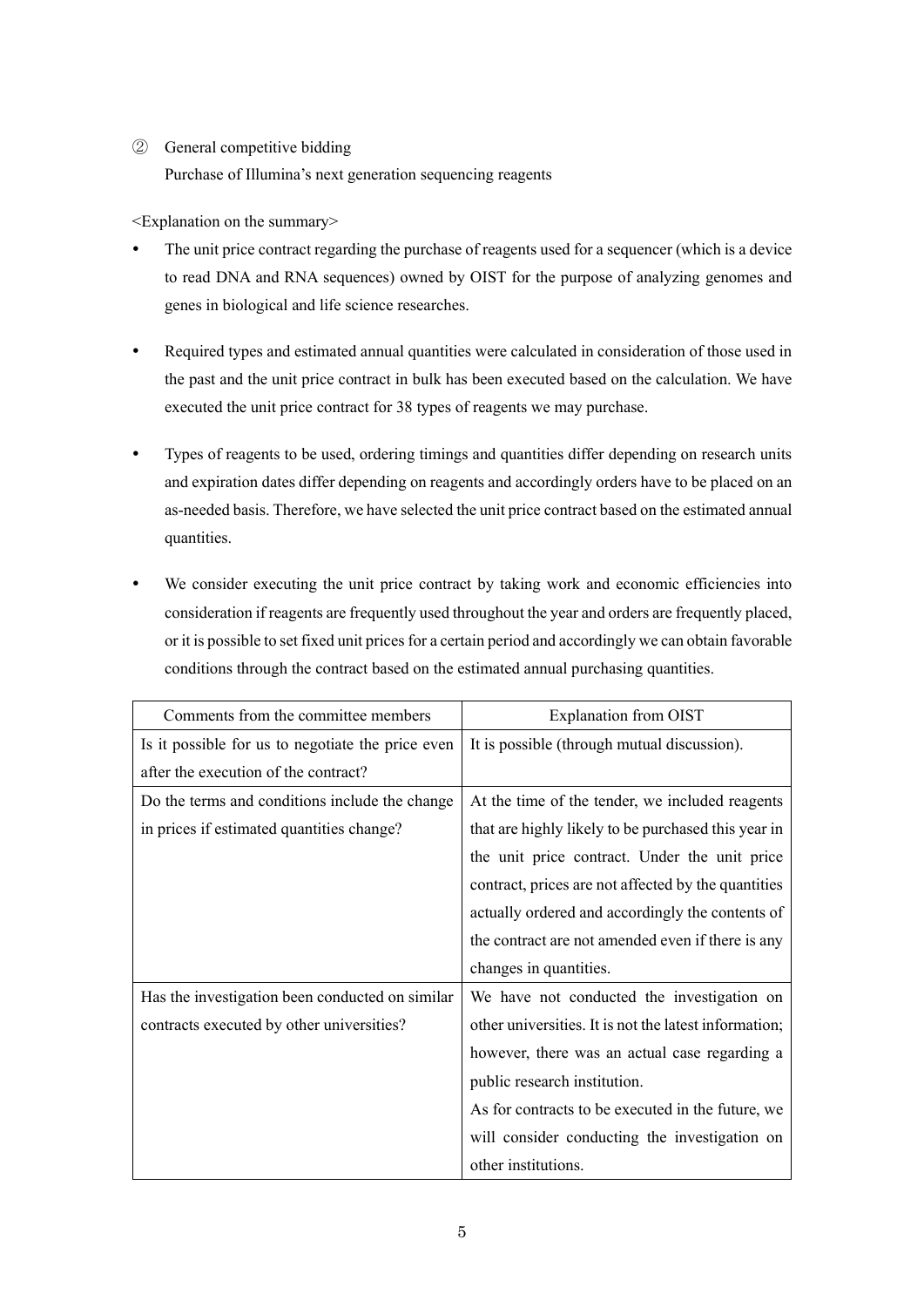|  |                           |  |  | Do we really have to use the reagents We currently use sequencers manufactured in |
|--|---------------------------|--|--|-----------------------------------------------------------------------------------|
|  | manufactured by Illumina? |  |  | Illumina and accordingly, as a prerequisite, it is                                |
|  |                           |  |  | necessary for us to use reagents manufactured by                                  |
|  |                           |  |  | Illumina (genuine products).                                                      |

### (3) Report and request for advice by OIST

① Interim report regarding the limitations on sales channels that are hidden from purchasers

<Explanation on the summary>

- There is a possibility that a sales channel is determined in a way that is hidden from purchasers and accordingly we have confirmed the opinions of the Japan Fair Trade Commission.
- Opinions of the Japan Fair Trade Commission
	- ① Under applicable laws and regulations such as the Act on Prohibition of Private Monopolization and Maintenance of Fair Trade, it constitutes the selection and designation of wholesale customers which fall within the scope of the authority and discretion exercised by business operators and accordingly there is no problem in general terms; however, as for a framework of the limitation on sales channels, we cannot say that there is no possibility that it may constitute a violation, depending on the background and specific circumstances.
	- ② We cannot judge whether there were meetings and intentions that constitute a trading where a wholesaler is obliged to specify a retailer and the retailer can only have transactions with the said wholesaler until we actually conduct the investigation. Just like the above ①, we cannot say at present that there is no possibility.
- In the Budget Execution Examination conducted by the Ministry of Finance last year, the following opinions were expressed. "Competitive bidding should be conducted after also giving consideration to similar or same equipment and devices without excessively limiting specifications." "There are some 100% winning bid rate contracts and thus the bidding procedure does not work properly and accordingly a drastic review of the procedure is required through the verification of matters including the legality and fairness of the procedure." This indicates that a tender with only one bidder is viewed as a problem; however, as mentioned above, there are some cases where it is impossible to judge whether or not there is competition only from the viewpoint of purchasers.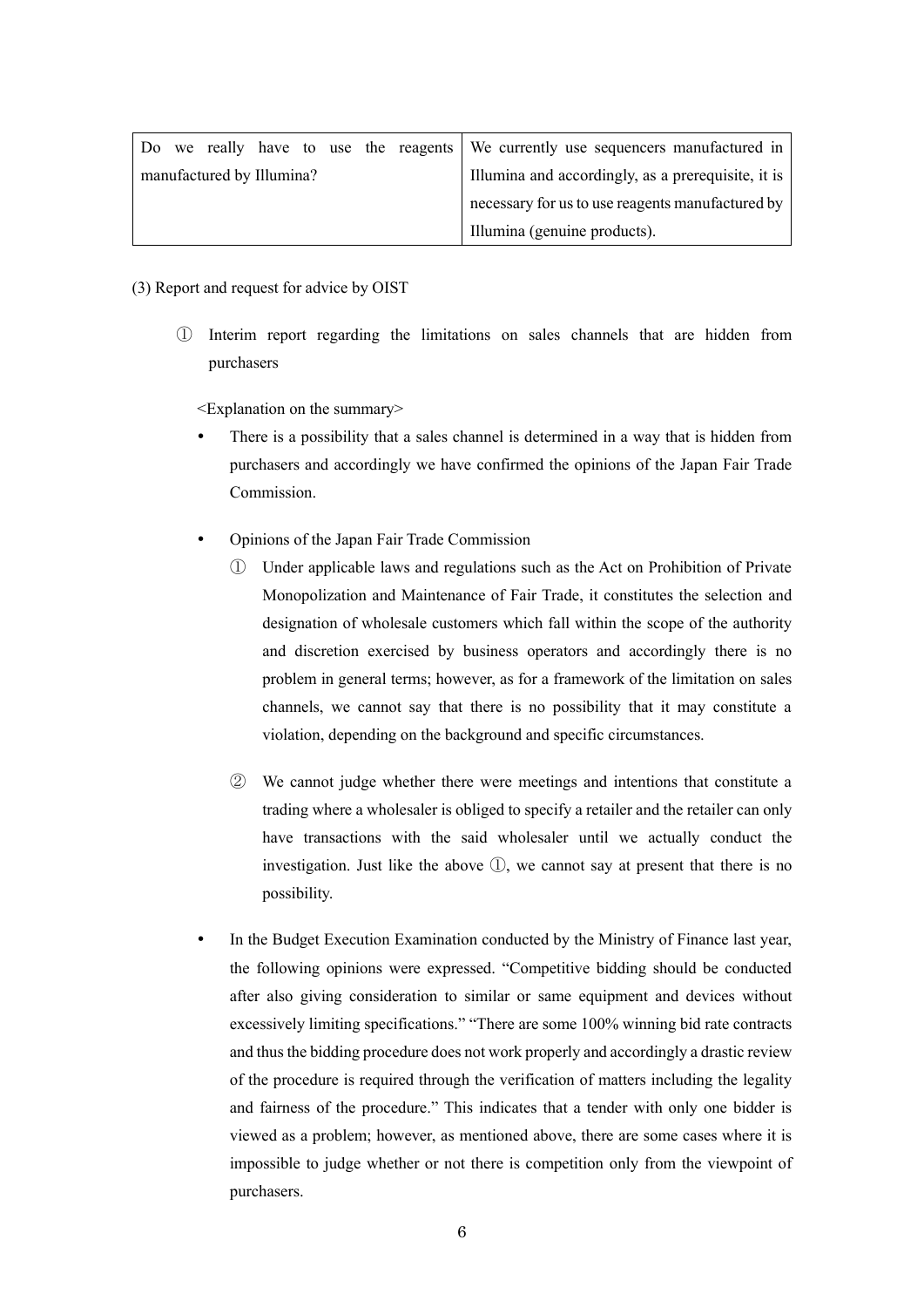- However, there is also a following opinion. "A tender with only one bidder itself does not necessarily mean the absence of competition and fraud. The question is whether or not unduly harsh competitive conditions attracted only one bidder. (Agora: Do tenders with only one bidder constitute fraud? -It is a difficult question in public contracts" Mr. Kusunoki, Professor, Faculty of Law, Sophia University, June 3, 2019)
- Moreover, according to the Federal Acquisition Regulation, even if there is only one bidder in the tender, if the tender is conducted on the premise that efforts are made to ensure the competition, it is not generally considered that the tender with only one bidder itself results in impeding competition and a surge in procurement prices.
- OIST is concerned that there may be limitations on sales channels that are hidden from purchasers; however, we consider that we should continue giving public notices on procurement projects by taking fairness into consideration if we cannot deny the possible existence of other participants in the competition as a purchaser.
- We wonder if we are considered to have imposed unduly harsh competitive conditions if it becomes a tender with only one bidder due to the fact that candidate manufactures (candidate equipment that satisfies the requirements specification) are narrowed down to one as a result of giving public notice on requirements specification required by researchers and it is combined with the "limitation on sales channels that is hidden from the purchaser" on the ultimate sales channel. In addition, we also wonder how we could fulfill the accountability in order to answer such question.

| Comments from the committee members                 | Explanation from OIST |
|-----------------------------------------------------|-----------------------|
| There is only one exclusive distributor.            |                       |
| Accordingly, it is unclear whether or not the act   |                       |
| of narrowing down to one company constitutes        |                       |
| the resale price restriction because it does not    |                       |
| mean that the price competition between             |                       |
| Japanese distributors is suspended or avoided       |                       |
| due to the restriction.                             |                       |
| I can imagine that there is no competition even     |                       |
| if there are multiple distributors if the exclusive |                       |
| distributor can freely set the price in Japan.      |                       |
| If there are multiple agency under the sole         |                       |
| distributor, there must be competition among        |                       |
| distributors. If the sole distributor put pressure  |                       |
| on distributors so that only one company tender     |                       |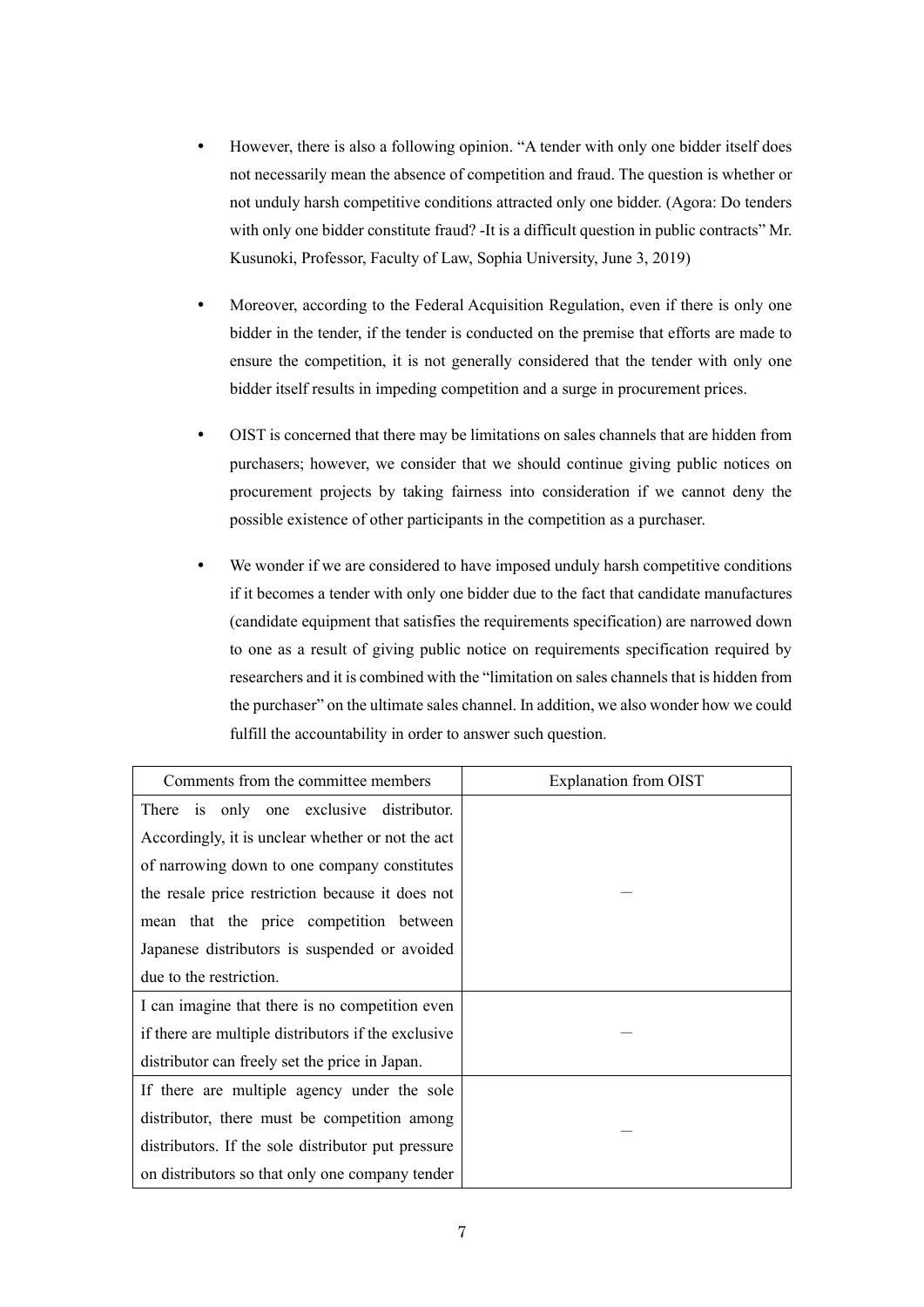| a bid, it may pose legal problems under the Act     |                                                |
|-----------------------------------------------------|------------------------------------------------|
| on Prohibition of Private Monopolization and        |                                                |
| Maintenance of Fair Trade.                          |                                                |
| I consider it is important to explain the fact that | If we do not use reagents designated by        |
| we need this equipment from among multiple          | equipment manufacturers, we cannot receive the |
| options when purchasing research equipment;         | maintenance support. Accordingly, we have no   |
| however, there is no point in arguing the fact      | choice.                                        |
| that we have to use genuine products (reagents)     |                                                |
| once we have purchased the equipment.               |                                                |
| We should be able to describe the necessity of      |                                                |
| and the reason for purchasing research              |                                                |
| equipment and explain that we have no choice        |                                                |
| but to use genuine products (reagents) once we      |                                                |
| have purchased the equipment.                       |                                                |

# ② Introduction to the actual example of the management process after procurement

Introduction to the management of the stock and storage of consumables etc. and efforts to enhance cost consciousness among laboratory staff through the attachment of labels to materials purchased at a research unit.

| Comments from the committee members                 | Explanation from OIST                             |  |  |
|-----------------------------------------------------|---------------------------------------------------|--|--|
| As to how much management cost we should            | As you pointed out, we are aware that a higher    |  |  |
| spend in materials like consumables that can be     | priority should be placed on research and other   |  |  |
| obtained at a low cost, it seems that there is room | equipment in terms of cost saving as they require |  |  |
| for further verification. We should rather spend    | higher costs. This theme is related to a small    |  |  |
| more effort on grasping the usage status of         | amount of money; however, we have introduced      |  |  |
| expensive equipment and the actual situation as     | this case example as a possible routine that can  |  |  |
| to whether specifications are met.                  | lead to the cost saving by enhancing staff's      |  |  |
|                                                     | awareness toward the management after             |  |  |
|                                                     | procurement.                                      |  |  |
| Although we need the idea of cost-effectiveness     | What impressed me most about this case            |  |  |
| as a matter of course, I can understand the         | example was the following comment. It is a part   |  |  |
| background and mind that can lead to the efforts    | of the education provided to researchers          |  |  |
| made in this case.                                  | regarding not only the management of              |  |  |
|                                                     | (consumables) itself but<br>also the<br>cost-     |  |  |
|                                                     | consciousness.                                    |  |  |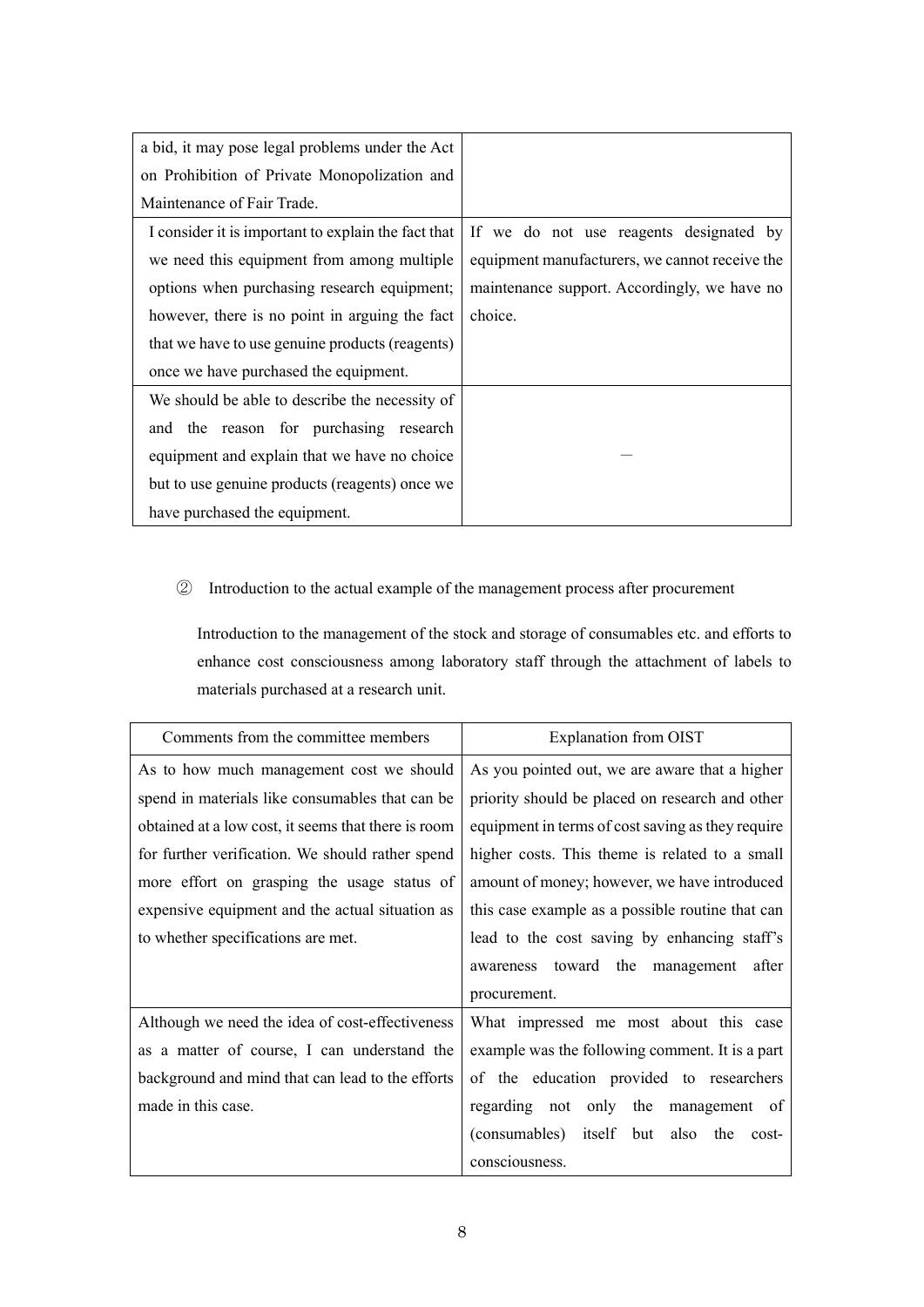| The criteria and data are required to assess    | Based on the contents of consultations we have     |
|-------------------------------------------------|----------------------------------------------------|
| something. Such prerequisites and data have not | had so far, we keep the setting of baseline and    |
| been presented to explain the effects of these  | the assessment process in mind. This is a case     |
| efforts.                                        | example of only one laboratory unit and            |
|                                                 | accordingly, we have not considered the            |
|                                                 | assessment as the organization as a whole.         |
|                                                 | There are some issues to be considered, which      |
|                                                 | include the absence of unique solution as we       |
|                                                 | cannot generalize the management process due       |
|                                                 | to the difference in fields covered and systems    |
|                                                 | adopted by each laboratory<br>and cost-            |
|                                                 | effectiveness regarding the management costs       |
|                                                 | and priorities placed on our efforts; however, I   |
|                                                 | would like to pay particular attention to the fact |
|                                                 | a cost-conscious culture developed<br>that         |
|                                                 | voluntarily by an individual laboratory unit       |
|                                                 | rather than the one developed based on the one-    |
|                                                 | sided rules stipulated by the centralized          |
|                                                 | organization can have an effect on the quality of  |
|                                                 | procurement in the future.                         |

- ③ In response to Budget Execution Examination by the Ministry of Finance (MOF)
	- We launched a working group on the procurement (January 16, 2020).
	- Background

In the Budget Execution Examination conducted by the MOF last year, there was a comment to recommend us that we should reduce the criteria for negotiated contracts from our current criteria (5 million yen).

At the previous Contract Review Committee, we received a comment that we do not need to reduce the criteria and accordingly we provided the MOF through the Cabinet Office (CAO) with our response to notify them of our intention of not reducing the criteria.

However, it seems that we could not gain the understanding of the MOF even through the discussion between the CAO and the MOF. Accordingly, it became necessary for us to verify the criteria for negotiated contracts.